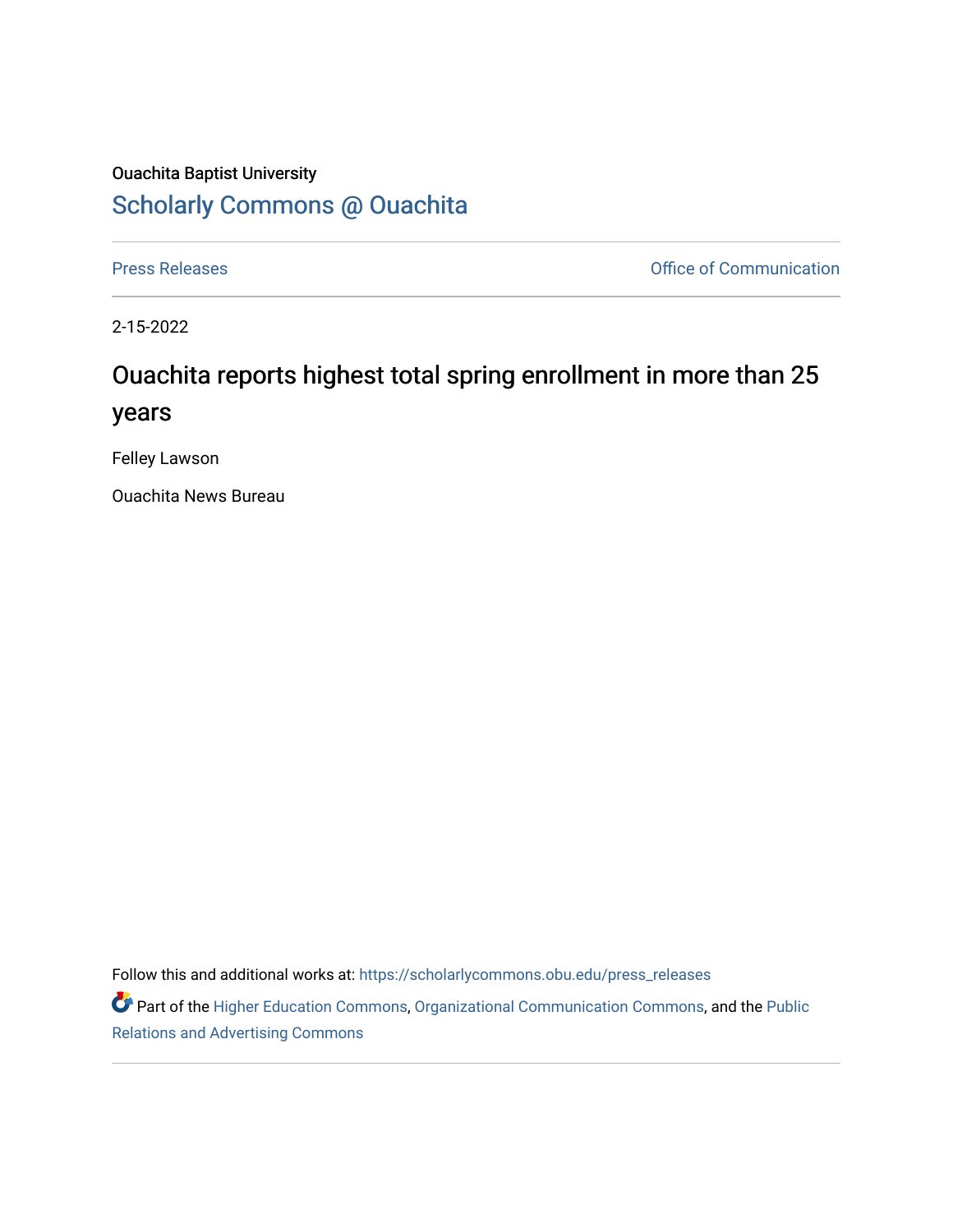



For immediate release **Ouachita reports highest total spring enrollment in more than 25 years** *By Felley Lawson* February 15, 2022 For more information, contact Ouachita's news bureau at [newsbureau@obu.edu](mailto:newsbureau@obu.edu) or (870) 245-5208.

ARKADELPHIA, Ark.— Ouachita Baptist University has reported record spring enrollment for the second consecutive year, with a total Spring 2022 headcount of 1,663. This represents a 2.7% increase over Spring 2021 and the highest spring enrollment in more than 25 years.

In Fall 2021, Ouachita celebrated a number of [historic school records](https://nam12.safelinks.protection.outlook.com/?url=https%3A%2F%2Fobu.edu%2Fstories%2Fnews%2F2021%2F09%2Fouachita-enrollment-records-fall-2021.php&data=04%7C01%7Cmortensona%40OBU.EDU%7C4306932906ed419ef16a08d9f09fcfc3%7C59a7df8e1953458ba12bb585f94a11d9%7C1%7C0%7C637805391446596447%7CUnknown%7CTWFpbGZsb3d8eyJWIjoiMC4wLjAwMDAiLCJQIjoiV2luMzIiLCJBTiI6Ik1haWwiLCJXVCI6Mn0%3D%7C3000&sdata=8nzBlMmu%2Fucrq0KRF8nV6Yta1KpQT%2BjYgAt8IytuY%2FE%3D&reserved=0) including its highest enrollment in 55 years and largest, most diverse freshman class in its history. The two semesters of back-to-back

records are part of the university's multi-year enrollment growth and are indicators of Ouachita's momentum in recruiting and retaining students, even while total university enrollment in the state and nation continues to decrease.

"Our institutional commitments and our highly personalized approach to students' academic progress, personal development and spiritual growth distinguish Ouachita from all public universities and most private colleges," said Dr. Ben R. Sells, Ouachita president. "Our faculty and staff know, encourage, challenge and support our students. We take a personal interest in them; their success is our success."